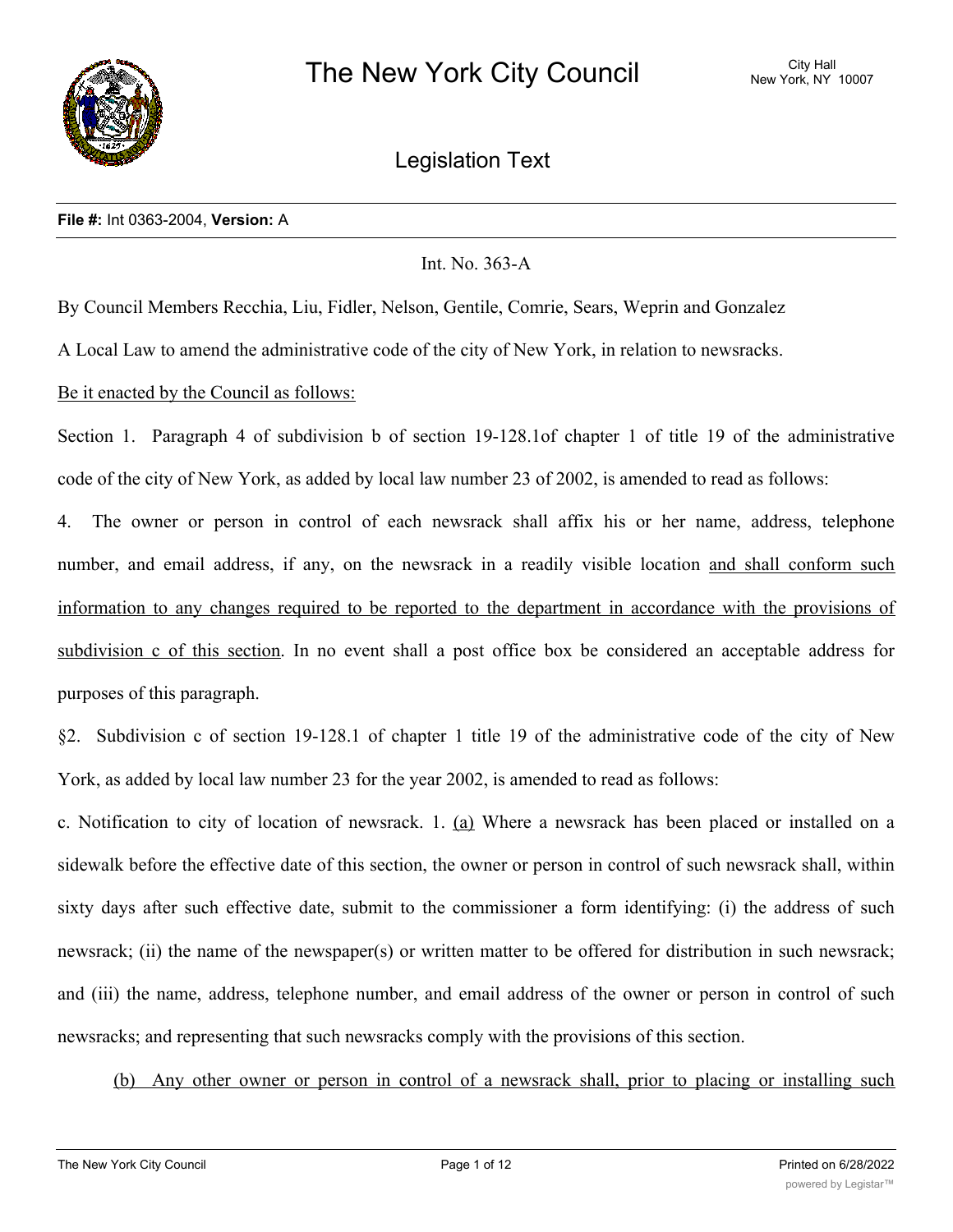newsrack on a sidewalk, submit to the commissioner a form providing the information in clauses (ii) and (iii) of subparagraph (a) of this paragraph.

2. Subsequent to the initial notification requirements set forth in paragraph [1] one of this subdivision, the owner or person in control of any newsrack shall submit the information set forth in subparagraph a of such paragraph [one of this subdivision four times] once a year to the commissioner in accordance with a [quarterly] notification schedule to be established by the commissioner. However, if the number of newsracks owned or controlled by such owner or person increases or decreases by ten percent or more of the number of newsracks that have been included in the most recent notification required to be submitted by such owner or person, such owner or person shall also be required to submit the information set forth in such paragraph within seven days of such change, and provided, further, that such owner or person shall advise the department of any change in his or her name or address within seven days of such change.

§3. Paragraph 2 of subdivision d of section 19-128.1, as added by local law number 23 for the year 2002, is amended to read as follows:

2. Each person who owns or controls a newsrack on any sidewalk shall maintain a general liability insurance policy naming the city of New York, and its departments, boards, officers, employees and agents as additional insureds for the specific purpose of indemnifying and holding harmless those additional insureds from and against any and all losses, costs, damages, expenses, claims, judgments or liabilities that result from or arise out of the placement, installation and/or the maintenance of any newsrack. The minimum limits of such insurance coverage shall be no less than three hundred thousand dollars combined single limit for bodily injury, including death, and property damage, except that any person who maintains an average of one hundred or more newsracks at any one time shall maintain such minimum insurance coverage of one million dollars. An insurance certificate demonstrating compliance with the requirements of this subdivision shall be submitted annually by December 31st to the commissioner by the person who owns or controls such insured newsracks. Should said policy be called upon to satisfy any liability for damages covered by said policy, the policy must be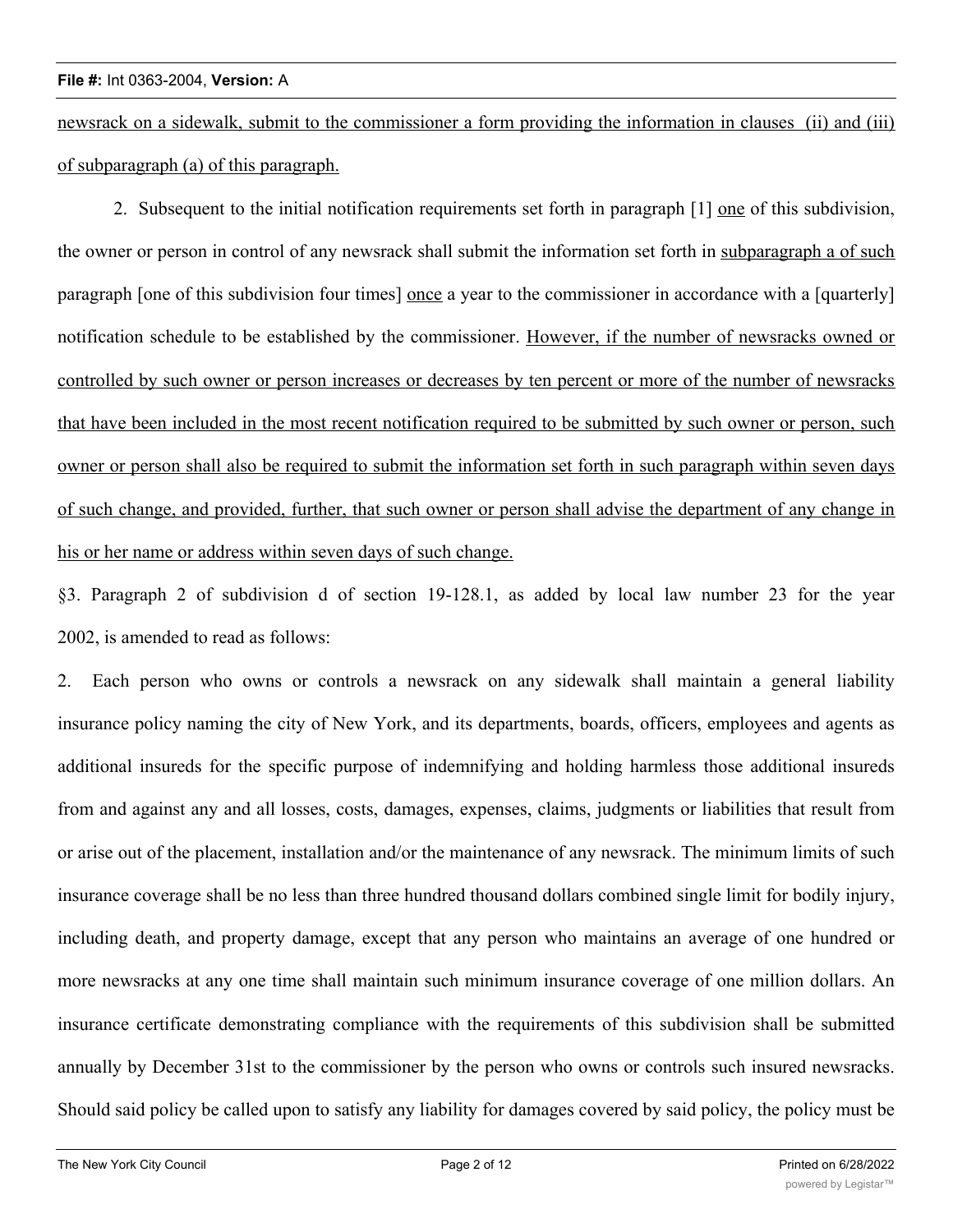of such a nature that the original amount of coverage is restored after any payment of damages under the policy. Failure to maintain a satisfactory insurance policy pursuant to this subdivision or failure to submit an annual insurance certificate to the commissioner pursuant to this subdivision, shall be deemed a violation of this section subject to subparagraph b-1 of paragraph one of subdivision f of this section.

§4. Subdivision e of section 19-128.1 of chapter 1 of title 19 of the administrative code of the city of New York, as added by local law number 23 for the year 2002, is amended to read as follows:

e. Maintenance, continuous use, repair and removal. 1. [Each newsrack shall be maintained in a clean and neat condition and shall be kept in good repair.] Any person who owns or is in control of a newsrack shall [be required to monitor] certify once every four months to the commissioner on forms prescribed by the commissioner that each newsrack [so that it is kept clean and free of] under his or her ownership or control has been repainted, or that best efforts have been made to remove graffiti and other unauthorized writing, painting, drawing, or other markings or inscriptions [and is kept good repair] at least once during the immediately preceding four month period. Such person shall maintain a log in which the measures and the dates and times when they are taken are recorded in accordance with a format approved or set forth by the commissioner. Such person shall maintain records for a period of three years documenting the use of materials, employees, contractors, other resources and expenditures utilized for the purpose of demonstrating the repainting or best efforts of such person to remove such graffiti or other unauthorized writing, painting, drawing, or other markings or inscriptions. Such person shall, solely for the purposes of complying with the provisions of this paragraph, make such log and such records, and only such log and such records, available to the department for inspection and copying during normal and regular business hours and shall deliver copies to the department upon its request. Such inspection may only be conducted by the department once per certification period. If the department determines that such certification, log and records do not accurately demonstrate that an owner or person in control of a newsrack has repainted or used best efforts for such purposes as required by this paragraph, or upon a determination by the department that an owner or such person failed to comply with any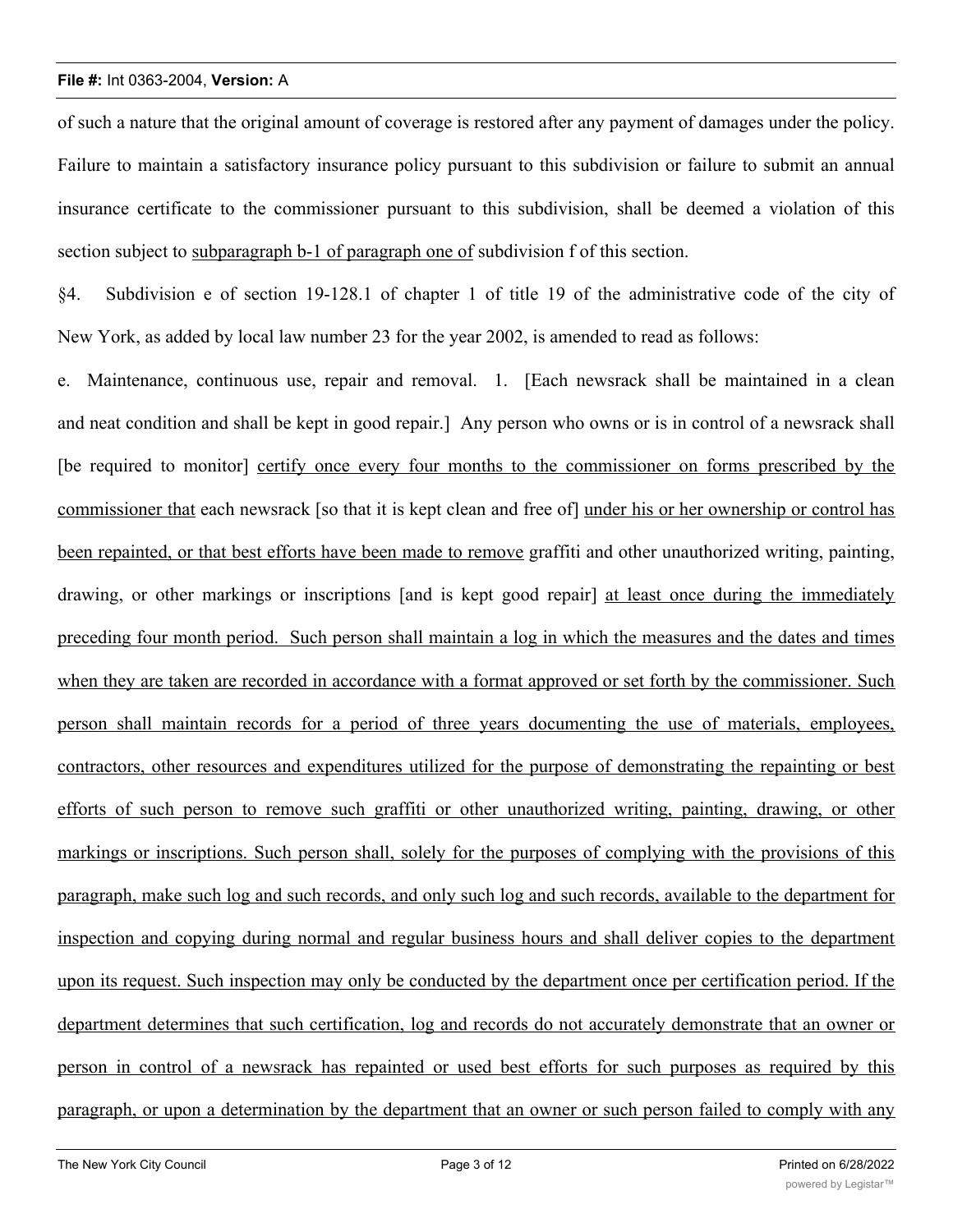other provision of this paragraph, the department shall issue a notice of violation in accordance with subparagraph b-1 of paragraph one of subdivision f of this section.

2. [Such] Any person who owns or is in control of a newsrack shall [also] use best efforts to ensure that each newsrack under his or her ownership or control is not used as a depository for the placement of refuse and shall be required to remove any refuse placed within such newsrack within [twenty-four] forty-eight hours of [being made aware of such condition] receipt of a notice of correction from the commissioner as provided in subparagraph a of paragraph one of subdivision f of this section regarding such condition.

[2] 3. In no event shall the owner or person in control of a newsrack fail to keep such newsrack supplied with written matter for a period of more than seven consecutive days without securing the door so as to prevent the deposit of refuse therein. In no event shall such newsrack remain empty for a period of more than [twenty-one] thirty consecutive days.

[3]  $\frac{4}{1}$ . Any newsrack that has been damaged [or vandalized] <u>or is in need of repair</u> shall be repaired, replaced or removed by the owner or person in control of such newsrack within [ten] seven business days of receipt of a notice of correction from the commissioner as provided in subparagraph a of paragraph one of subdivision f of this section regarding such damage or [vandalism] need for repair. If such newsrack has been damaged [or vandalized so as to constitute], or if it is in a state of disrepair, such that it constitutes a danger to persons or property, it shall be made safe within a reasonable time following receipt of such a notice of correction from the commissioner regarding such condition.

[4] 5. Any damage to city property resulting from the placement, installation, maintenance or removal of a newsrack shall be repaired promptly by the owner or person in control of such newsrack. If a newsrack is removed from its location on a sidewalk, the owner or person in control of such newsrack shall be responsible for restoring the sidewalk and any other affected city property to the condition existing prior to installation of that newsrack.

§5. Subdivision f of section 19-128.1 of chapter 1 of title 19 of the administrative code of the city of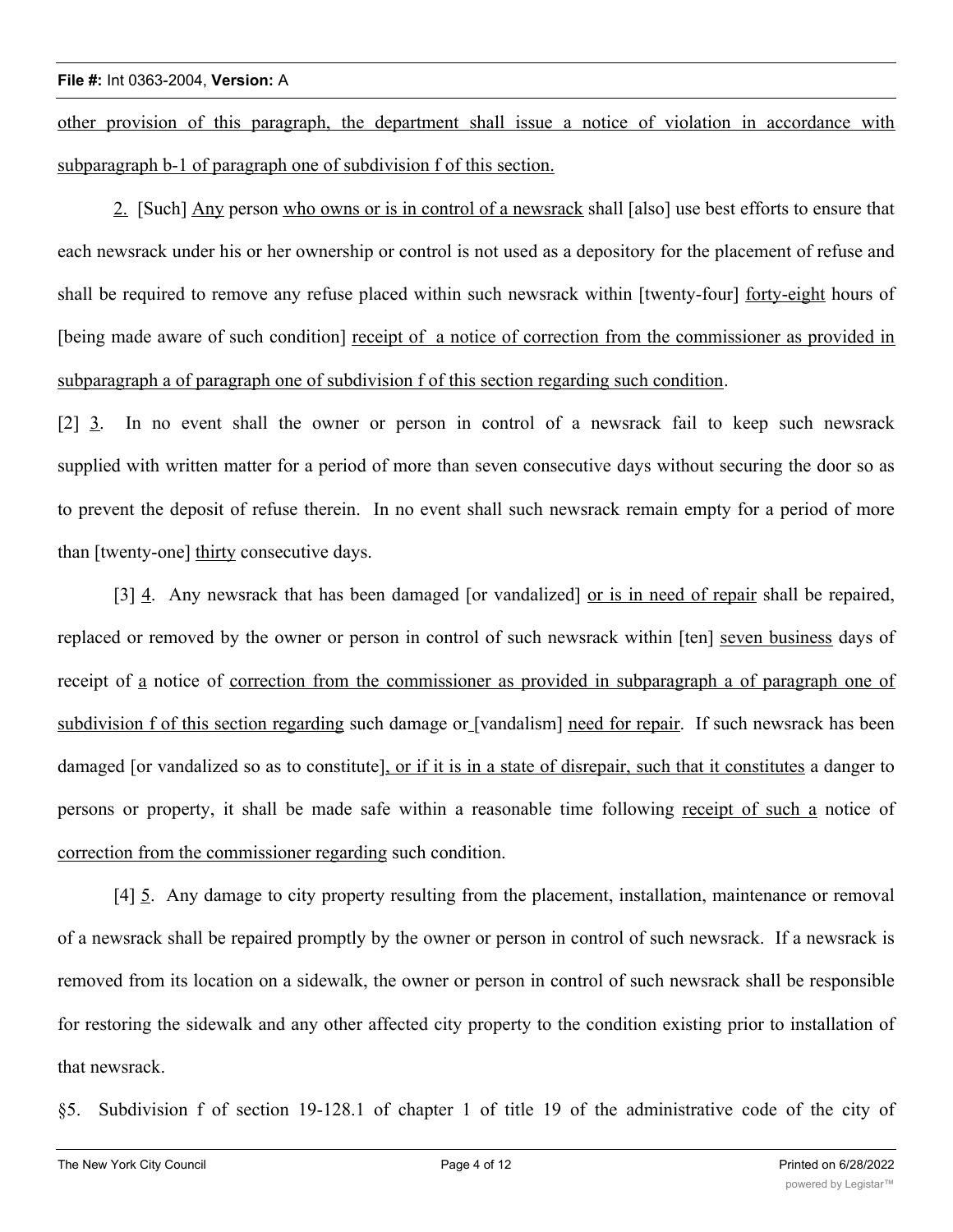New York, as added by local law number 23 for the year 2002, is amended to read as follows:

f. Enforcement. 1. (a) Whenever any newsrack is found to be in violation of any provision of subdivision b of this section or paragraphs two, three, four or five of subdivision e of this section, the commissioner shall issue a notice of correction [by affixing it to such newsrack] specifying the date and nature of the violation and shall send written notification, by regular mail, to the owner or person in control of the newsrack. [Such] In addition, the commissioner may send a copy of such notice of correction to a person designated by such owner or person to receive such notice, and/or the commissioner may send such notice by electronic mail to such owner or such person specifying the date and nature of the violation. However, failure to send a copy by regular or electronic mail will not extend the time period within which such owner or other person is required by any provision of this section to take action, nor will such failure result in the dismissal of a notice of violation issued pursuant to any provision of this section. The commissioner shall cause photographic evidence of such violation to be taken. Such evidence shall be sent by regular mail together with the notice of correction. Except as otherwise provided for the removal of refuse in paragraph two of subdivision e of this section, such person shall within seven business days from the date of receipt of notification via regular mail cause the violation to be corrected. For the purposes of this section, a notice of correction shall be deemed to have been received five days from the date on which it was mailed by the commissioner.

(b) If an owner or other person in control of a newsrack fails to comply with a notice of correction issued pursuant to subparagraph a of this [subdivision] paragraph or an order by the commissioner to remove served pursuant to paragraph three of this subdivision, a notice of violation returnable to the board shall be served on such owner or person in control of such newsrack. No notice of violation shall be issued for the failure to comply with a notice of correction issued pursuant to subparagraph a of paragraph one of this subdivision unless the commissioner has caused a second inspection of the violation to take place within a period of time that commences on the day after the applicable period for correcting such violation expires and ends fourteen days after such day. In addition, the commissioner may send to such owner or other person in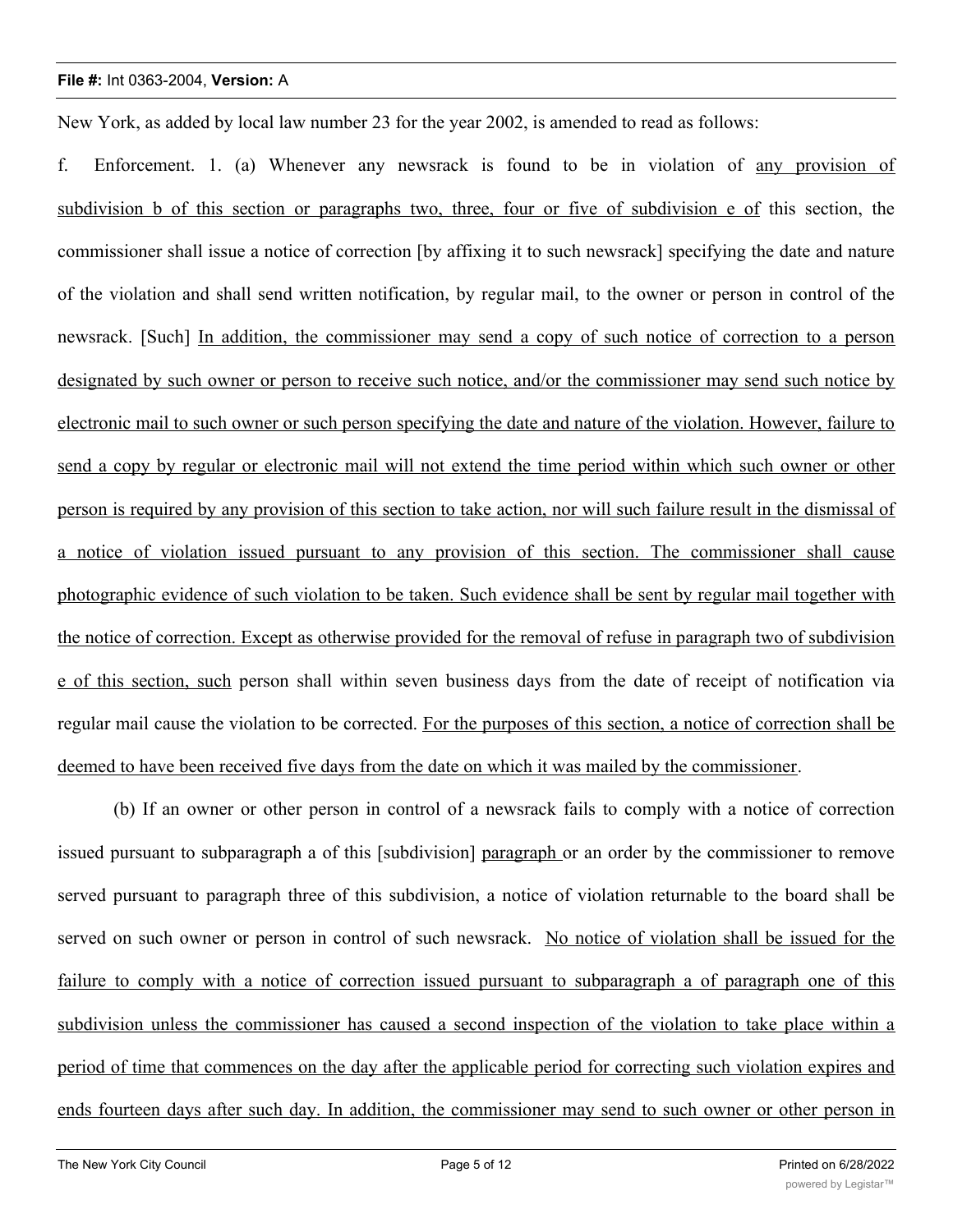control of such newsrack, by electronic mail, photographic evidence of such violation taken at such second inspection. Failure to send such photographic evidence by electronic mail will not result in the dismissal of a notice of violation issued pursuant to any provision of this section.

(b-1) Failure by an owner or a person in control of a newsrack to comply with subdivision c or d of this section, failure by such owner or person to certify or failure to accurately demonstrate that such owner or person has repainted or used best efforts to remove graffiti and other unauthorized writing, painting, drawing, or other markings or inscriptions, as required by paragraph one of subdivision e of this section, shall be a violation and shall be subject to the applicable penalties provided in paragraph six of this subdivision. A proceeding to recover any civil penalty authorized by this subparagraph shall be commenced with service on such owner or person of a notice of violation returnable to the board. The commissioner shall not be required to issue a notice of correction before issuing or serving a notice of violation pursuant to this subparagraph.

(c) If the return date of [the] a notice of violation issued pursuant to subparagraph b or b-1 of this paragraph is more than five business days after the service of such notice, the board shall, upon the request of the respondent, in person at the office of the board, provide a hearing on such violation prior to such return date and no later than five business days after the date of such request. At the time set for such hearing, or at the date to which such hearing is continued, the board shall receive all evidence relevant to the occurrence or nonoccurrence of the specified violation(s), the compliance or noncompliance with any of the provisions of this section, and any other relevant information. Such hearing need not be conducted according to technical rules relating to evidence and witnesses. Oral evidence shall be taken only on oath or affirmation. Within five business days after the conclusion of the hearing, the board shall render a decision, based upon the facts adduced at said hearing, whether [the newsrack violates] any violations of this section have occurred. The decision shall be in writing and shall contain findings of fact and a determination of the issues presented. The board shall send to the owner or person in control of the newsrack by regular mail, a copy of its decision and order.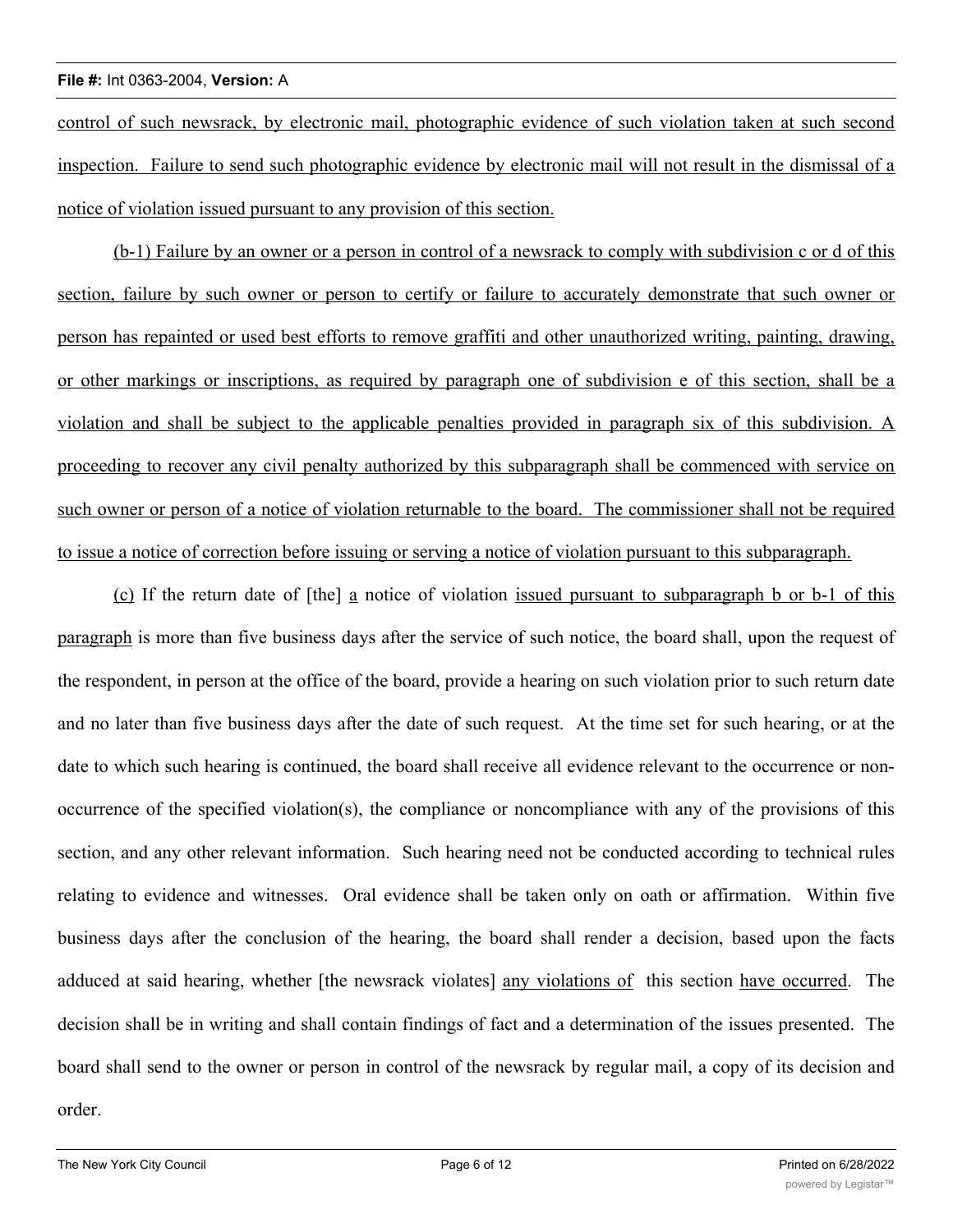2. (a) If the board renders a decision upholding the finding of a violation against the respondent upon default or after a hearing held pursuant to paragraph one of this subdivision, other than a decision finding a violation of the provisions of paragraph one of subdivision e of this section, and the violation is not remedied within seven days of receipt of the decision of the board, the commissioner or his or her designee is authorized to provide for the removal of such newsrack and any contents thereof to a place of safety. For purposes of this subparagraph, a decision shall be deemed to have been received five days from the date on which it was mailed. If such newsrack and any contents thereof are not claimed within thirty days after their removal by a person entitled to their return, they shall be deemed to be abandoned and may be either sold at a public auction after having been advertised in the City Record, the proceeds thereof being paid into the general fund, used or converted for use by the department or another city agency, or otherwise disposed of, and the owner or person in control shall be liable to the City for the costs of removal and storage and shall be subject to a civil penalty pursuant to subparagraph a of paragraph [five] six of subdivision f of this section. Newsracks and the contents thereof that are removed pursuant to this subparagraph shall be released to the owner or other person lawfully entitled to possession upon payment of the costs for removal and storage and any civil penalty or, if an action or proceeding concerning the violation is pending, upon the posting of a bond or other form of security acceptable to the department in an amount that will secure the payment of such costs and any penalty that may be imposed hereunder.

(b) If the board renders a decision upholding the finding of a violation against the respondent for having failed to certify, or having failed to accurately demonstrate that such respondent repainted or used best efforts to remove graffiti and other unauthorized writing, painting, drawing, or other markings or inscriptions or having failed to comply with any other provision of paragraph one of subdivision e of this section, the board shall impose a penalty in accordance with subparagraph b of paragraph six of this subdivision.

3. The commissioner may, upon notice, serve an order upon the owner or other person in control of a newsrack requiring such person to remove or cause to be removed such newsrack within seven business days of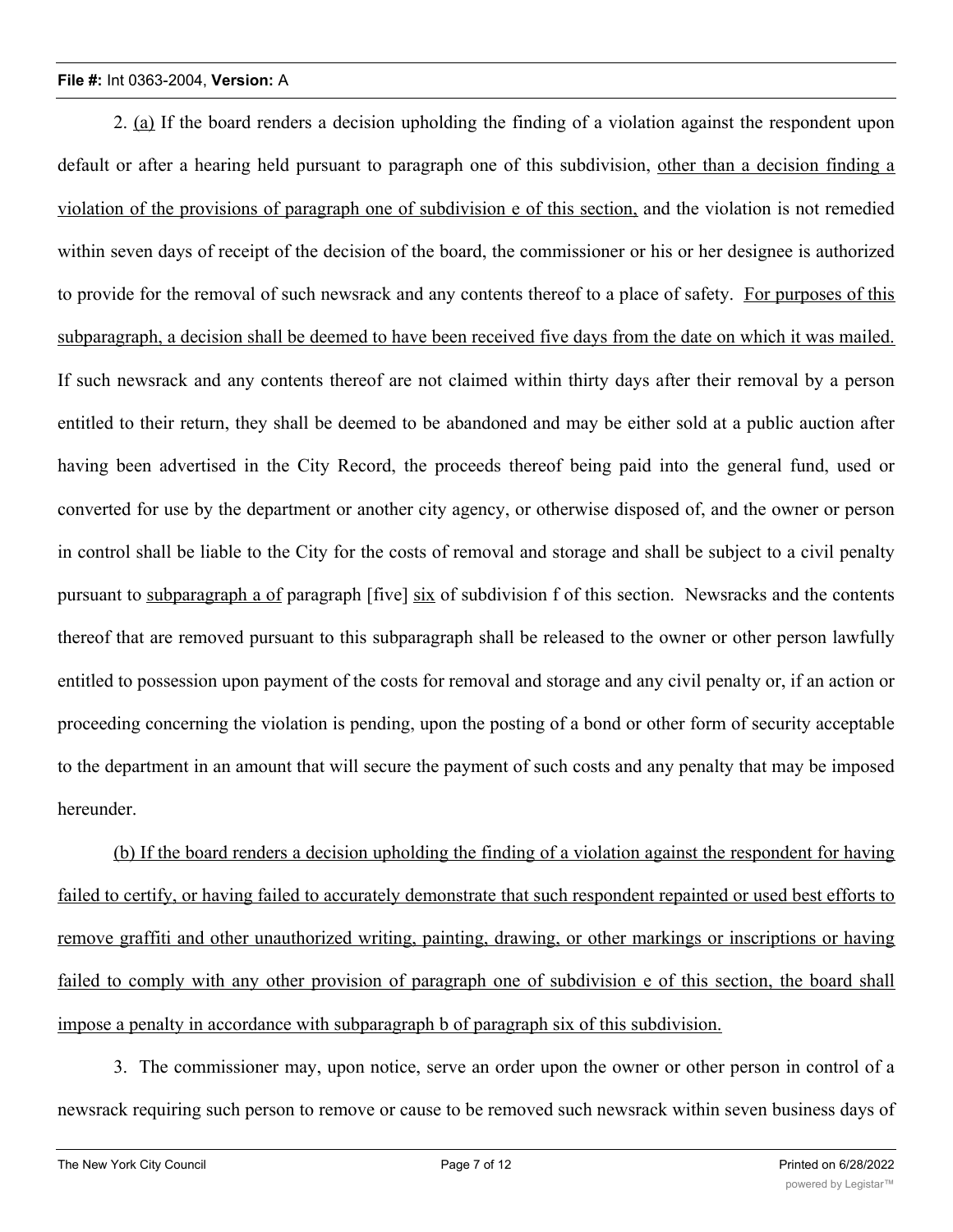[the issuance] receipt of such order where such removal is required because the site or location at which such newsrack is placed is used or is to be used for public utility purposes, public transportation, or public safety purposes, or when such newsrack unreasonably interferes with construction activities in nearby or adjacent buildings, or if removal is required in connection with a street widening or other capital project or improvement. If such person does not remove such newsrack within seven business days of [the issuance] receipt of such order, the provisions contained in [subparagraph] subparagraphs b and c of paragraph one of this subdivision and subparagraph a of paragraph two of this subdivision regarding issuance of a notice of violation and alternatives for removal, storage, abandonment, disposal, and release, shall apply.

4. Notwithstanding any other provision of law to the contrary, if a newsrack has been deemed to have been abandoned in accordance with this paragraph, the commissioner, his or her designee, an authorized officer or employee of any city agency or a police officer is authorized to provide for the removal of such newsrack and it may either be sold at public auction after having been advertised in the City Record, the proceeds thereof being paid into the general fund, used or converted for use by the department or another city agency, or otherwise disposed of. A newsrack shall be deemed to have been abandoned for purposes of this paragraph if the name, address or other identifying material of the owner or other person in control of such newsrack is not affixed to such newsrack as required by paragraph four of subdivision b of this section and such owner or other person has not submitted to the commissioner the information required in clauses (ii) and (iii) of subparagraph a of paragraph one of subdivision c of this section.

5. (a) Where emergency circumstances exist and the commissioner or his or her designee gives notice to the owner or other person in control of a newsrack to remove such newsrack, such person shall comply with such notice. For the purposes of this paragraph, emergency circumstances shall mean circumstances which present an imminent threat to public health or safety.

(b) If any owner or other person in control of a newsrack does not remove such newsrack when directed to do so pursuant to the provisions of subparagraph a of this paragraph [five of this subdivision], or if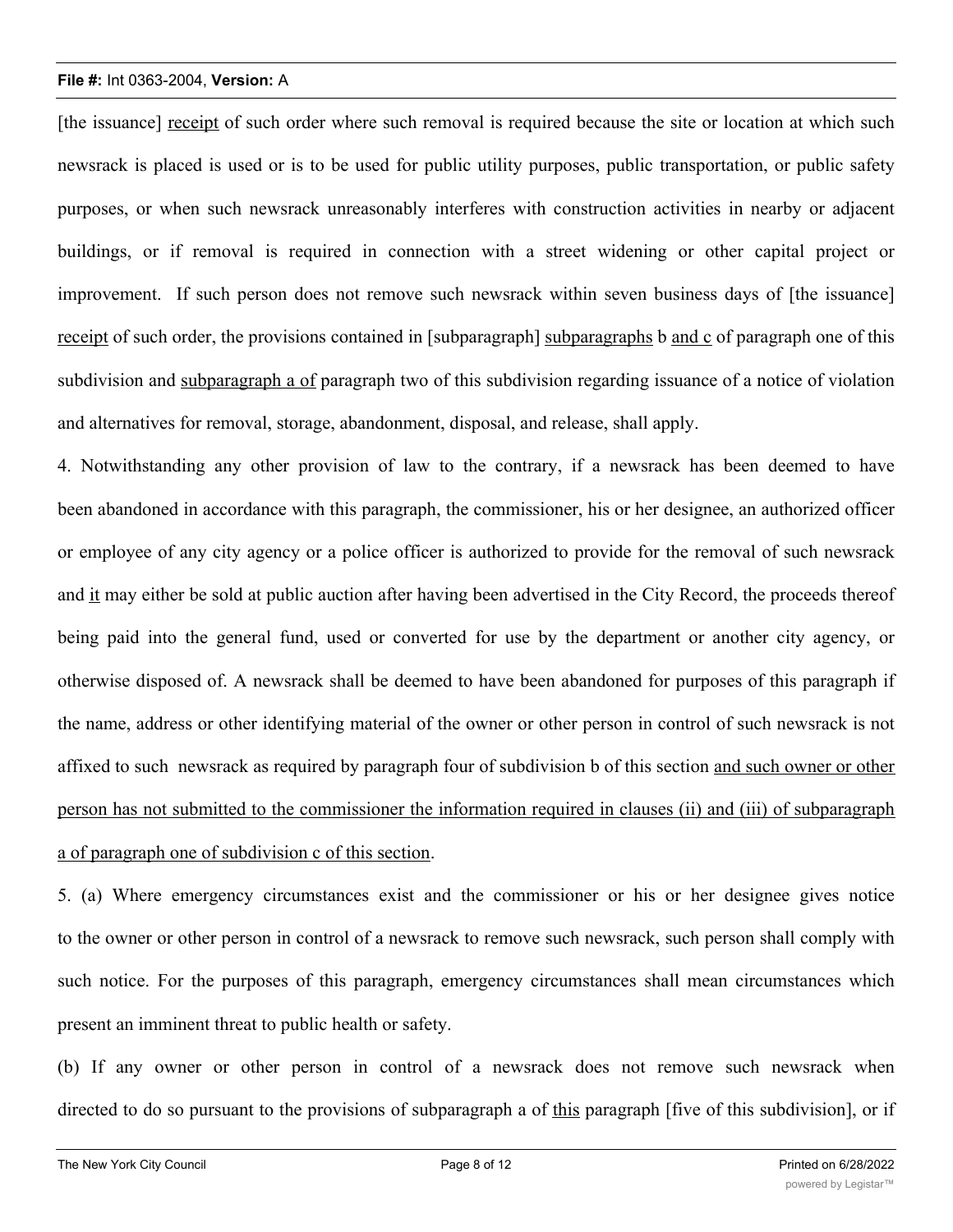circumstances are such that public safety requires the immediate removal of a newsrack and it is not reasonable to give the owner or other person in control of such newsrack notice prior to removal, the commissioner or his or her designee may provide for the removal of such newsrack to a place of safety. Unless an administrative proceeding brought pursuant to subparagraph c of this paragraph [five of this subdivision] has terminated in favor of such owner or other person in control of such newsrack, such owner or other person in control of such newsrack may be charged with the reasonable costs of removal and storage payable prior to the release of such newsrack and the contents thereof.

(c) If an owner or other person in control of a newsrack fails to comply with a notice issued pursuant to subparagraph a of this paragraph to remove such newsrack, a notice of violation returnable to the board shall be served on such owner or person in control of such newsrack. If the newsrack has been removed by the city pursuant to subparagraph b of this paragraph, such notice of violation shall be served immediately after removal, and, if the return date of the notice of violation is more than five business days after the service of such notice, the board shall, upon the request of the respondent, in person at the office of the board, provide a hearing on such violation prior to such return date and no later than five business days after the date of such request. The hearing shall take place under the provisions set forth in [subparagraph] subparagraphs b and c of paragraph one of this subdivision and a decision shall be rendered by the board within five business days after the conclusion of the hearing. If a decision is rendered at such hearing that emergency circumstances did not exist, such newsrack shall be returned within ten days to the location from which it was removed by the commissioner or his or her designee. If a decision is rendered against the respondent upon default or after a hearing that such emergency circumstances existed, such newsrack and the contents thereof shall be released to the owner or other person lawfully entitled to possession. If, after a board decision that removal was proper, such newsrack and any contents thereof are not claimed within thirty days after the date of removal by a person entitled to their return, such newsrack and any contents thereof shall be deemed abandoned and may be either sold at a public auction after having been advertised in the City Record, the proceeds thereof being paid into the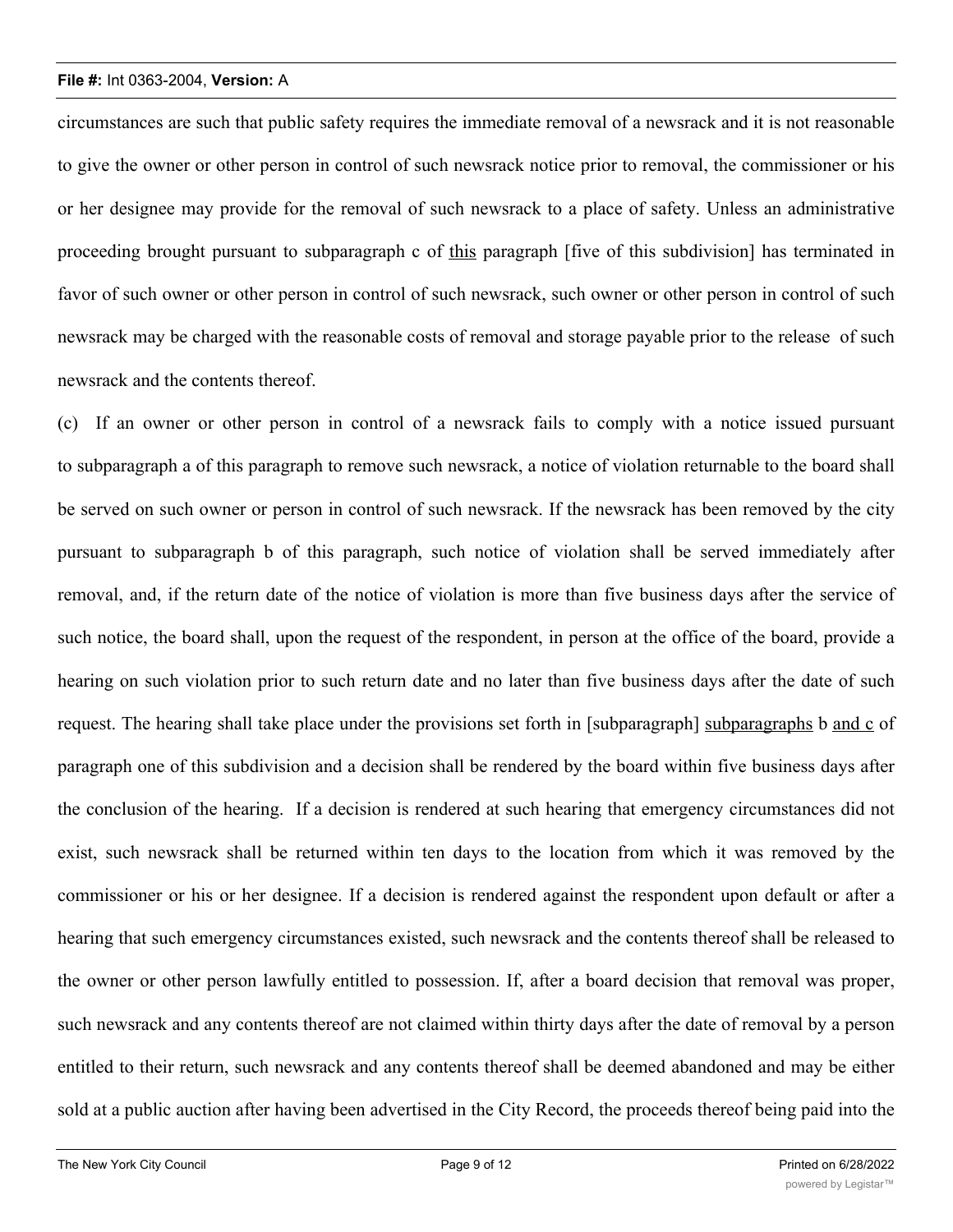general fund, used or converted for use by the department or another city agency, or otherwise disposed of.

6. (a) Any owner or person in control of a newsrack found to be in violation of any provision of this section shall, after a board decision has been issued upon default or after a hearing, be subject to a civil penalty in the amount of (i) no less than fifty dollars and no more than one hundred dollars for each violation for a specific newsrack of any of the provisions of paragraphs two, three, four or five of subdivision e of this section or paragraph four of subdivision b of this section, except that a person found in violation of any of such provisions after a decision of the board issued on default shall be subject to a penalty of no less than one hundred dollars and no more than five hundred dollars; (ii) no less than five hundred dollars and no more than four thousand dollars for each violation of paragraph one of subdivision c of this section; and (iii) no less than one hundred dollars and no more than five hundred dollars for each violation of paragraphs one, two, three, five, six and seven of subdivision b of this section.

(b) Any owner or person in control of one or more newsracks found by the board to have failed to certify, or to have failed to accurately demonstrate that such owner or person repainted or used best efforts to remove graffiti and other unauthorized writing, painting, drawing, or other markings or inscriptions, as required by paragraph one of subdivision e of this section, or failed to comply with any other requirements of such paragraph, or failed to comply with any provision of paragraph two of subdivision c of this section, or failed to maintain insurance as required by subdivision d of this section, shall be liable for a civil penalty determined in accordance with the number of newsracks such person owns or controls as follows:

| Number of newsracks owned or                | A violation of paragraph one of subdivision                                                      |
|---------------------------------------------|--------------------------------------------------------------------------------------------------|
| controlled by such person                   | e, paragraph two of subdivision c or                                                             |
|                                             | subdivision d of this section                                                                    |
| Up to and including ninety-nine<br>newracks | Two hundred fifty to five hundred dollars                                                        |
| two hundred fifty newsracks                 | More than ninety-nine and less than Three hundred seventy-five to seven<br>hundred fifty dollars |
|                                             |                                                                                                  |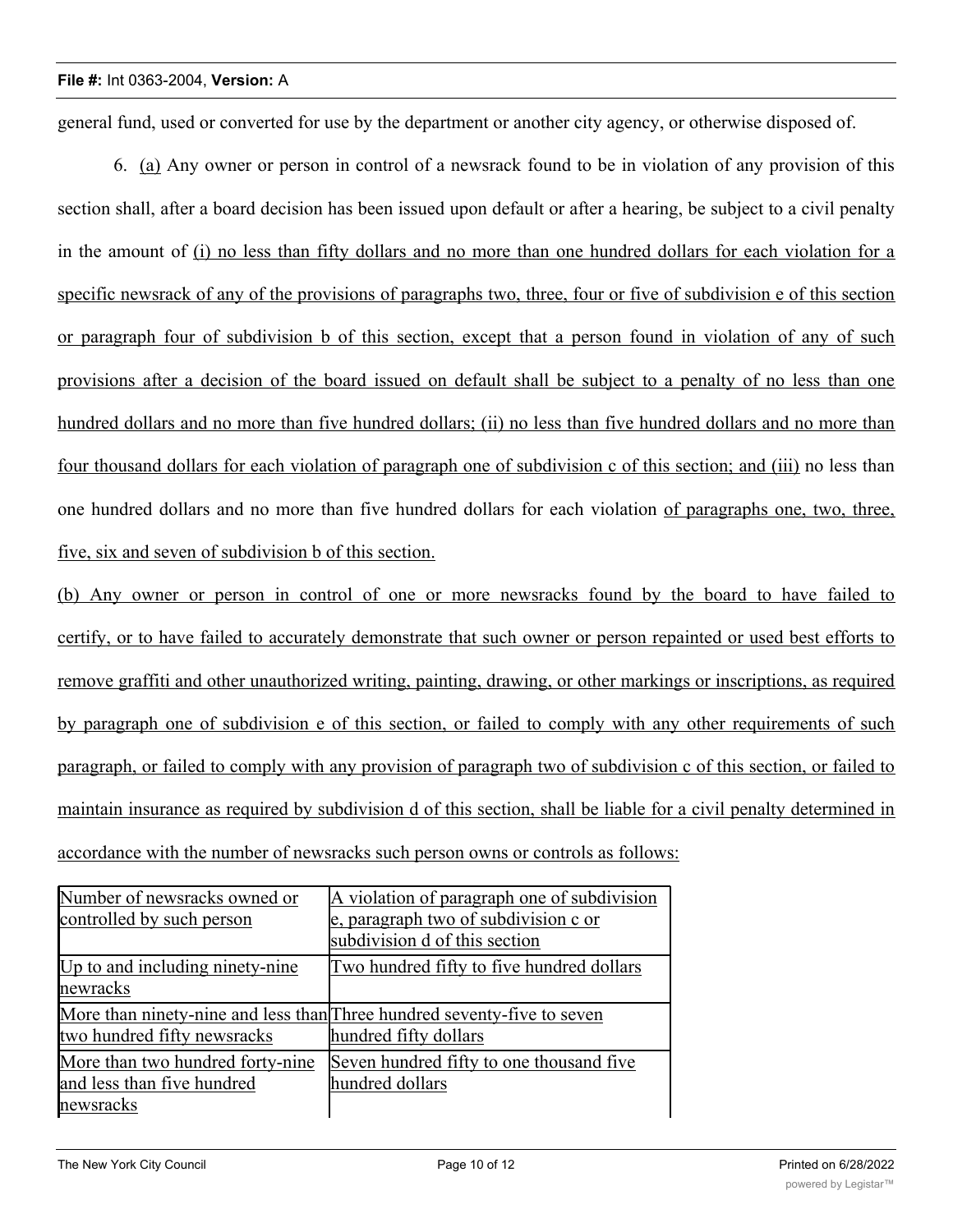<u>newsraeth a ch</u>

More than two hundred forty-nine

| More than four hundred ninety-<br>nine and less than seven hundred<br>fifty newsracks | One thousand one hundred twenty-five to<br>two thousand two hundred fifty dollars |
|---------------------------------------------------------------------------------------|-----------------------------------------------------------------------------------|
| More than seven hundred forty-<br>nine and less than one thousand<br>newsracks        | One thousand five hundred to three thousand<br>dollars                            |
| One thousand or more newsracks                                                        | Two thousand to four thousand dollars                                             |

7. The commissioner[,] shall remove or cause to be removed from any sidewalk for a period of three consecutive months, every newsrack and the contents thereof under the ownership or control of any person who repeatedly violates any provision or provisions of this subdivision. For purposes of this paragraph, a person shall be deemed to have repeatedly violated this section if such person has been determined by the board, upon default or after a hearing, to have violated the provisions of this section ten or more times within [any-six month] any six-month period and that such person has failed to pay three or more civil penalties imposed during that same time period. For purposes of this paragraph, a person shall also be deemed to have repeatedly violated this section if such person is determined by the board, upon default or after a hearing, to have failed to make the certification required by paragraph one of subdivision e of this section or to have failed to accurately demonstrate that such person repainted or used best efforts to remove graffiti and other unauthorized writing, painting, drawing, or other markings or inscriptions as required by such paragraph in each of two consecutive certification periods in any two year period or three times in any two-year period. The department shall maintain a record of all persons who repeatedly violate any provision or provisions of this subdivision. In the event that the commissioner removes or causes to be removed all newsracks and the contents thereof under the ownership or control of any person based upon this paragraph, such person shall be permitted to replace all such newsracks at the locations from which they were removed upon payment in full of all outstanding civil penalties imposed for violations of this section and the reasonable costs of removal and storage, provided that such newsracks meet the requirements of this section. If any newsracks or contents thereof removed pursuant to this paragraph are not claimed within thirty days after the expiration of the three-month removal period, such

Seven hundred fifty to one thousand five